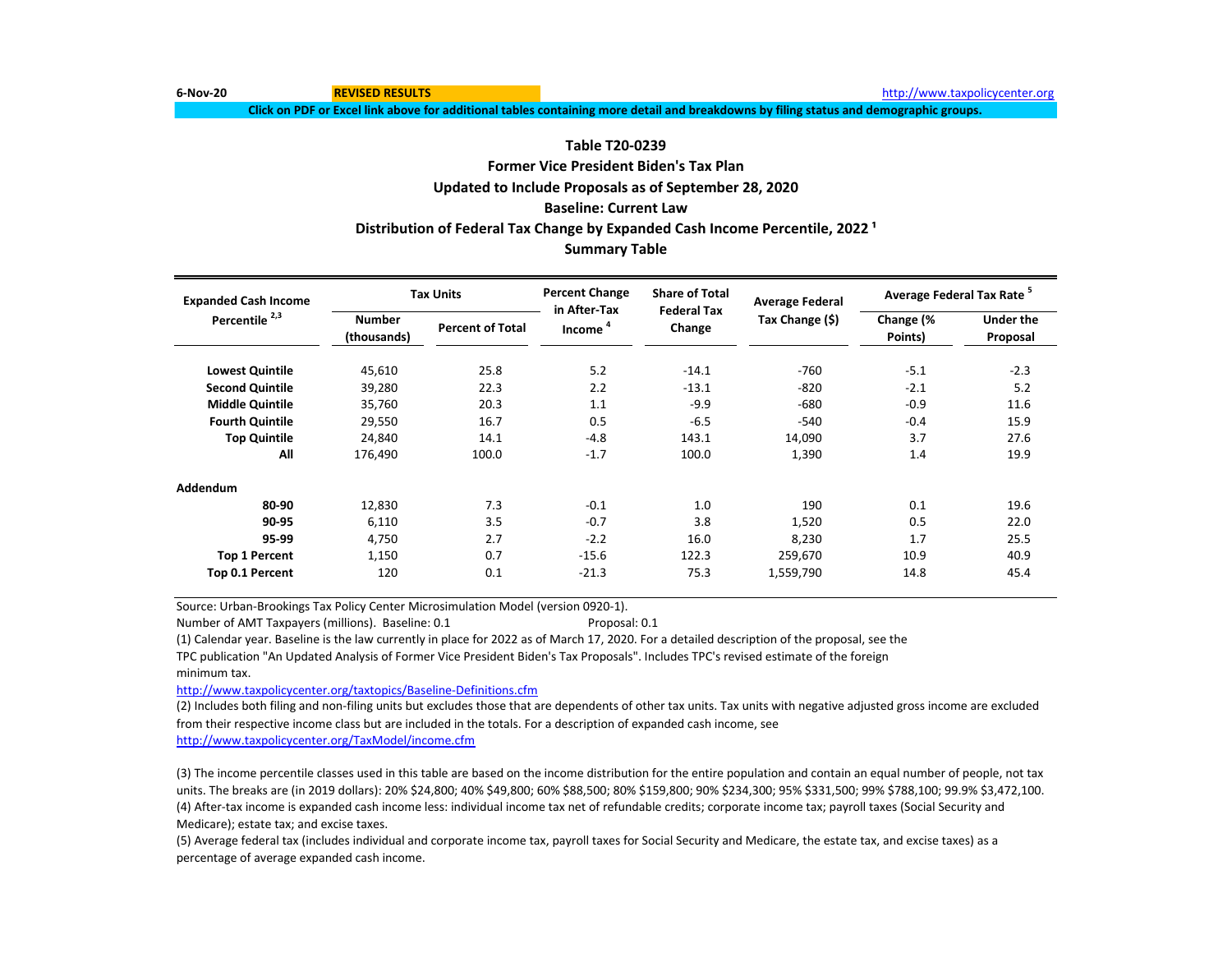# **Former Vice President Biden's Tax Plan Updated to Include Proposals as of September 28, 2020 Baseline: Current Law Table T20-0239** Distribution of Federal Tax Change by Expanded Cash Income Percentile, 2022<sup>1</sup> **Detail Table**

| <b>Expanded Cash Income</b> | Percent<br>Change in             | Share of<br>Total            |                | <b>Average Federal Tax Change</b> |                      | <b>Share of Federal Taxes</b> | Average Federal Tax Rate <sup>5</sup> |                              |
|-----------------------------|----------------------------------|------------------------------|----------------|-----------------------------------|----------------------|-------------------------------|---------------------------------------|------------------------------|
| Percentile <sup>2,3</sup>   | After-Tax<br>Income <sup>4</sup> | <b>Federal Tax</b><br>Change | <b>Dollars</b> | Percent                           | Change (%<br>Points) | <b>Under the</b><br>Proposal  | Change (%<br>Points)                  | <b>Under the</b><br>Proposal |
| <b>Lowest Quintile</b>      | 5.2                              | $-14.1$                      | $-760$         | $-179.3$                          | $-1.0$               | $-0.4$                        | $-5.1$                                | $-2.3$                       |
| <b>Second Quintile</b>      | 2.2                              | $-13.1$                      | $-820$         | $-28.7$                           | $-1.1$               | 2.2                           | $-2.1$                                | 5.2                          |
| <b>Middle Quintile</b>      | 1.1                              | $-9.9$                       | $-680$         | $-7.5$                            | $-1.3$               | 8.3                           | $-0.9$                                | 11.6                         |
| <b>Fourth Quintile</b>      | 0.5                              | $-6.5$                       | $-540$         | $-2.6$                            | $-1.7$               | 16.5                          | $-0.4$                                | 15.9                         |
| <b>Top Quintile</b>         | $-4.8$                           | 143.1                        | 14.090         | 15.3                              | 5.1                  | 73.1                          | 3.7                                   | 27.6                         |
| All                         | $-1.7$                           | 100.0                        | 1,390          | 7.3                               | 0.0                  | 100.0                         | 1.4                                   | 19.9                         |
| Addendum                    |                                  |                              |                |                                   |                      |                               |                                       |                              |
| 80-90                       | $-0.1$                           | 1.0                          | 190            | 0.5                               | $-1.0$               | 14.3                          | 0.1                                   | 19.6                         |
| 90-95                       | $-0.7$                           | 3.8                          | 1,520          | 2.4                               | $-0.5$               | 11.0                          | 0.5                                   | 22.0                         |
| 95-99                       | $-2.2$                           | 16.0                         | 8,230          | 6.9                               | $-0.1$               | 16.7                          | 1.7                                   | 25.5                         |
| <b>Top 1 Percent</b>        | $-15.6$                          | 122.3                        | 259,670        | 36.2                              | 6.6                  | 31.1                          | 10.9                                  | 40.9                         |
| Top 0.1 Percent             | $-21.3$                          | 75.3                         | 1,559,790      | 48.2                              | 4.3                  | 15.7                          | 14.8                                  | 45.4                         |

#### **Baseline Distribution of Income and Federal Taxes**

by Expanded Cash Income Percentile, 2022<sup>1</sup>

| <b>Expanded Cash Income</b> | <b>Tax Units</b>             |                     | Pre-Tax Income    |                     |                   | <b>Federal Tax Burden</b> |                   | After-Tax Income    | Average<br><b>Federal Tax</b> |
|-----------------------------|------------------------------|---------------------|-------------------|---------------------|-------------------|---------------------------|-------------------|---------------------|-------------------------------|
| Percentile <sup>2,3</sup>   | <b>Number</b><br>(thousands) | Percent of<br>Total | Average (dollars) | Percent of<br>Total | Average (dollars) | <b>Percent of Total</b>   | Average (dollars) | Percent of<br>Total | Rate <sup>5</sup>             |
| <b>Lowest Quintile</b>      | 45,610                       | 25.8                | 14,880            | 3.7                 | 420               | 0.6                       | 14,460            | 4.5                 | 2.8                           |
| <b>Second Quintile</b>      | 39,280                       | 22.3                | 39,140            | 8.5                 | 2.840             | 3.3                       | 36,300            | 9.6                 | 7.3                           |
| <b>Middle Quintile</b>      | 35,760                       | 20.3                | 72,540            | 14.3                | 9.060             | 9.6                       | 63,480            | 15.3                | 12.5                          |
| <b>Fourth Quintile</b>      | 29,550                       | 16.7                | 127.700           | 20.8                | 20.780            | 18.2                      | 106,920           | 21.4                | 16.3                          |
| <b>Top Quintile</b>         | 24,840                       | 14.1                | 385,310           | 52.7                | 92,360            | 68.1                      | 292,960           | 49.2                | 24.0                          |
| All                         | ###########                  | 100.0               | 102,940           | 100.0               | 19,100            | 100.0                     | 83,840            | 100.0               | 18.6                          |
| Addendum                    |                              |                     |                   |                     |                   |                           |                   |                     |                               |
| 80-90                       | 12,830                       | 7.3                 | 206,010           | 14.6                | 40,120            | 15.3                      | 165,890           | 14.4                | 19.5                          |
| 90-95                       | 6,110                        | 3.5                 | 296,180           | 10.0                | 63,720            | 11.5                      | 232,470           | 9.6                 | 21.5                          |
| 95-99                       | 4,750                        | 2.7                 | 499,270           | 13.1                | 118,960           | 16.8                      | 380,310           | 12.2                | 23.8                          |
| <b>Top 1 Percent</b>        | 1,150                        | 0.7                 | 2,385,620         | 15.1                | 716,550           | 24.5                      | 1,669,080         | 13.0                | 30.0                          |
| Top 0.1 Percent             | 120                          | 0.1                 | 10,563,960        | 6.9                 | 3.237.820         | 11.3                      | 7.326.140         | 5.8                 | 30.7                          |

Source: Urban-Brookings Tax Policy Center Microsimulation Model (version 0920-1).

Number of AMT Taxpayers (millions). Baseline: 0.1 Proposal: 0.1

(1) Calendar year. Baseline is the law currently in place for 2022 as of March 17, 2020. For a detailed description of the proposal, see the

TPC publication "An Updated Analysis of Former Vice President Biden's Tax Proposals". Includes TPC's revised estimate of the foreign

minimum tax.

<http://www.taxpolicycenter.org/taxtopics/Baseline-Definitions.cfm>

(2) Includes both filing and non-filing units but excludes those that are dependents of other tax units. Tax units with negative adjusted gross income are excluded from their respective income class but are included in the totals. For a description of expanded cash income, see

[http://www.taxpolicycente](http://www.taxpolicycenter.org/TaxModel/income.cfm)r.org/TaxModel/income.cfm

(3) The income percentile classes used in this table are based on the income distribution for the entire population and contain an equal number of people, not tax units. The breaks are (in 2019 dollars): 20% \$24,800; 40% \$49,800; 60% \$88,500; 80% \$159,800; 90% \$234,300; 95% \$331,500; 99% \$788,100; 99.9% \$3,472,100.

(4) After-tax income is expanded cash income less: individual income tax net of refundable credits; corporate income tax; payroll taxes (Social Security and Medicare); estate tax; and excise taxes.

(5) Average federal tax (includes individual and corporate income tax, payroll taxes for Social Security and Medicare, the estate tax, and excise taxes) as a percentage of average expanded cash income.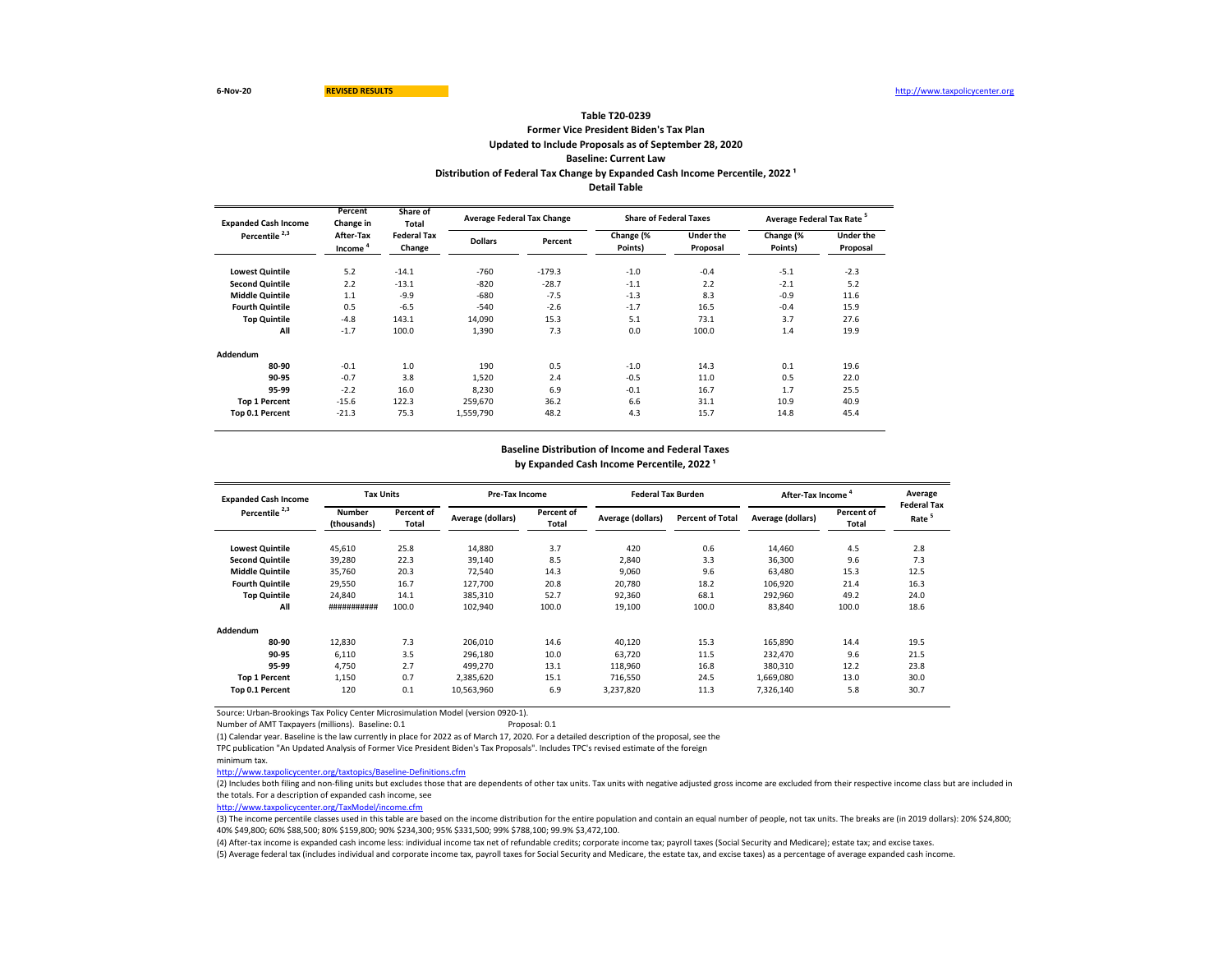### **Former Vice President Biden's Tax Plan Updated to Include Proposals as of September 28, 2020 Baseline: Current Law Table T20-0239** Distribution of Federal Tax Change by Expanded Cash Income Percentile Adjusted for Family Size, 2022<sup>1</sup> **Detail Table**

| <b>Expanded Cash Income</b> | Percent<br>Change in             | Share of<br>Total<br><b>Federal Tax</b><br>Change |                | <b>Average Federal Tax Change</b> | <b>Share of Federal Taxes</b> |                              | Average Federal Tax Rate <sup>5</sup> |                       |
|-----------------------------|----------------------------------|---------------------------------------------------|----------------|-----------------------------------|-------------------------------|------------------------------|---------------------------------------|-----------------------|
| Percentile <sup>2,3</sup>   | After-Tax<br>Income <sup>*</sup> |                                                   | <b>Dollars</b> | Percent                           | Change (%<br>Points)          | <b>Under the</b><br>Proposal | Change (%<br>Points)                  | Under the<br>Proposal |
| <b>Lowest Quintile</b>      | 8.7                              | $-18.7$                                           | $-1,220$       | 955.4                             | $-1.3$                        | $-1.4$                       | $-8.8$                                | $-9.7$                |
| <b>Second Quintile</b>      | 2.7                              | $-13.4$                                           | $-890$         | $-42.0$                           | $-1.1$                        | 1.3                          | $-2.5$                                | 3.5                   |
| <b>Middle Quintile</b>      | 1.3                              | $-11.1$                                           | $-750$         | $-10.4$                           | $-1.3$                        | 6.5                          | $-1.2$                                | 10.2                  |
| <b>Fourth Quintile</b>      | 0.7                              | $-8.4$                                            | $-610$         | $-3.5$                            | $-1.8$                        | 15.8                         | $-0.6$                                | 15.3                  |
| <b>Top Quintile</b>         | $-4.7$                           | 151.0                                             | 11,830         | 15.2                              | 5.3                           | 77.6                         | 3.6                                   | 27.2                  |
| All                         | $-1.7$                           | 100.0                                             | 1,390          | 7.3                               | 0.0                           | 100.0                        | 1.4                                   | 19.9                  |
| Addendum                    |                                  |                                                   |                |                                   |                               |                              |                                       |                       |
| 80-90                       | $-0.2$                           | 1.4                                               | 210            | 0.6                               | $-1.0$                        | 15.2                         | 0.1                                   | 19.4                  |
| 90-95                       | $-0.8$                           | 5.4                                               | 1.680          | 3.1                               | $-0.5$                        | 12.1                         | 0.7                                   | 21.9                  |
| 95-99                       | $-2.4$                           | 19.2                                              | 7.740          | 7.7                               | 0.1                           | 18.1                         | 1.8                                   | 25.2                  |
| <b>Top 1 Percent</b>        | $-15.1$                          | 125.1                                             | 217.740        | 35.5                              | 6.7                           | 32.3                         | 10.6                                  | 40.4                  |
| Top 0.1 Percent             | $-21.2$                          | 78.8                                              | 1,349,900      | 48.1                              | 4.5                           | 16.4                         | 14.7                                  | 45.3                  |

### **Baseline Distribution of Income and Federal Taxes** by Expanded Cash Income Percentile Adjusted for Family Size, 2022<sup>1</sup>

| <b>Expanded Cash Income</b> | <b>Tax Units</b>             |                     |                   | Pre-Tax Income      |                   | <b>Federal Tax Burden</b> | After-Tax Income  | Average                    |                            |
|-----------------------------|------------------------------|---------------------|-------------------|---------------------|-------------------|---------------------------|-------------------|----------------------------|----------------------------|
| Percentile <sup>2,3</sup>   | <b>Number</b><br>(thousands) | Percent of<br>Total | Average (dollars) | Percent of<br>Total | Average (dollars) | <b>Percent of Total</b>   | Average (dollars) | Percent of<br><b>Total</b> | <b>Federal Tax</b><br>Rate |
| <b>Lowest Quintile</b>      | 37,490                       | 21.2                | 13,910            | 2.9                 | $-130$            | $-0.1$                    | 14,030            | 3.6                        | $-0.9$                     |
| <b>Second Quintile</b>      | 36,960                       | 20.9                | 34,860            | 7.1                 | 2,110             | 2.3                       | 32,750            | 8.2                        | 6.1                        |
| <b>Middle Quintile</b>      | 35,920                       | 20.4                | 64,230            | 12.7                | 7.270             | 7.8                       | 56,950            | 13.8                       | 11.3                       |
| <b>Fourth Quintile</b>      | 33,460                       | 19.0                | 111,460           | 20.5                | 17.670            | 17.5                      | 93,800            | 21.2                       | 15.9                       |
| <b>Top Quintile</b>         | 31,200                       | 17.7                | 330,360           | 56.7                | 78,120            | 72.3                      | 252,240           | 53.2                       | 23.7                       |
| All                         | 176,490                      | 100.0               | 102,940           | 100.0               | 19,100            | 100.0                     | 83,840            | 100.0                      | 18.6                       |
| Addendum                    |                              |                     |                   |                     |                   |                           |                   |                            |                            |
| 80-90                       | 15,960                       | 9.0                 | 176,920           | 15.5                | 34,170            | 16.2                      | 142,750           | 15.4                       | 19.3                       |
| 90-95                       | 7,790                        | 4.4                 | 255,660           | 11.0                | 54,270            | 12.5                      | 201,390           | 10.6                       | 21.2                       |
| 95-99                       | 6.050                        | 3.4                 | 429.700           | 14.3                | 100,460           | 18.0                      | 329,240           | 13.5                       | 23.4                       |
| <b>Top 1 Percent</b>        | 1.400                        | 0.8                 | 2.059.800         | 15.9                | 613.470           | 25.6                      | 1,446,330         | 13.7                       | 29.8                       |
| Top 0.1 Percent             | 140                          | 0.1                 | 9,173,270         | 7.2                 | 2,808,160         | 11.9                      | 6,365,110         | 6.1                        | 30.6                       |

Source: Urban-Brookings Tax Policy Center Microsimulation Model (version 0920-1).

Number of AMT Taxpayers (millions). Baseline: 0.1 Proposal: 0.1

(1) Calendar year. Baseline is the law currently in place for 2022 as of March 17, 2020. For a detailed description of the proposal, see the

TPC publication "An Updated Analysis of Former Vice President Biden's Tax Proposals". Includes TPC's revised estimate of the foreign

minimum tax.

<http://www.taxpolicycenter.org/taxtopics/Baseline-Definitions.cfm>

(2) Includes both filing and non-filing units but excludes those that are dependents of other tax units. Tax units with negative adjusted gross income are excluded from their respective income class but are included in the totals. For a description of expanded cash income, see

[http://www.taxpolicycente](http://www.taxpolicycenter.org/TaxModel/income.cfm)r.org/TaxModel/income.cfm

(3) The income percentile classes used in this table are based on the income distribution for the entire population and contain an equal number of people, not tax units. The incomes used are adjusted for family size by dividing by the square root of the number of people in the tax unit. The resulting percentile breaks are (in 2019 dollars): 20% \$17,200; 40% \$33,900; 60% \$58,200; 80% \$97,800; 90% \$141,600; 95% \$198,600; 99% \$455,900; 99.9% \$1,998,400.

(5) Average federal tax (includes individual and corporate income tax, payroll taxes for Social Security and Medicare, the estate tax, and excise taxes) as a percentage of average expanded cash income. (4) After-tax income is expanded cash income less: individual income tax net of refundable credits; corporate income tax; payroll taxes (Social Security and Medicare); estate tax; and excise taxes.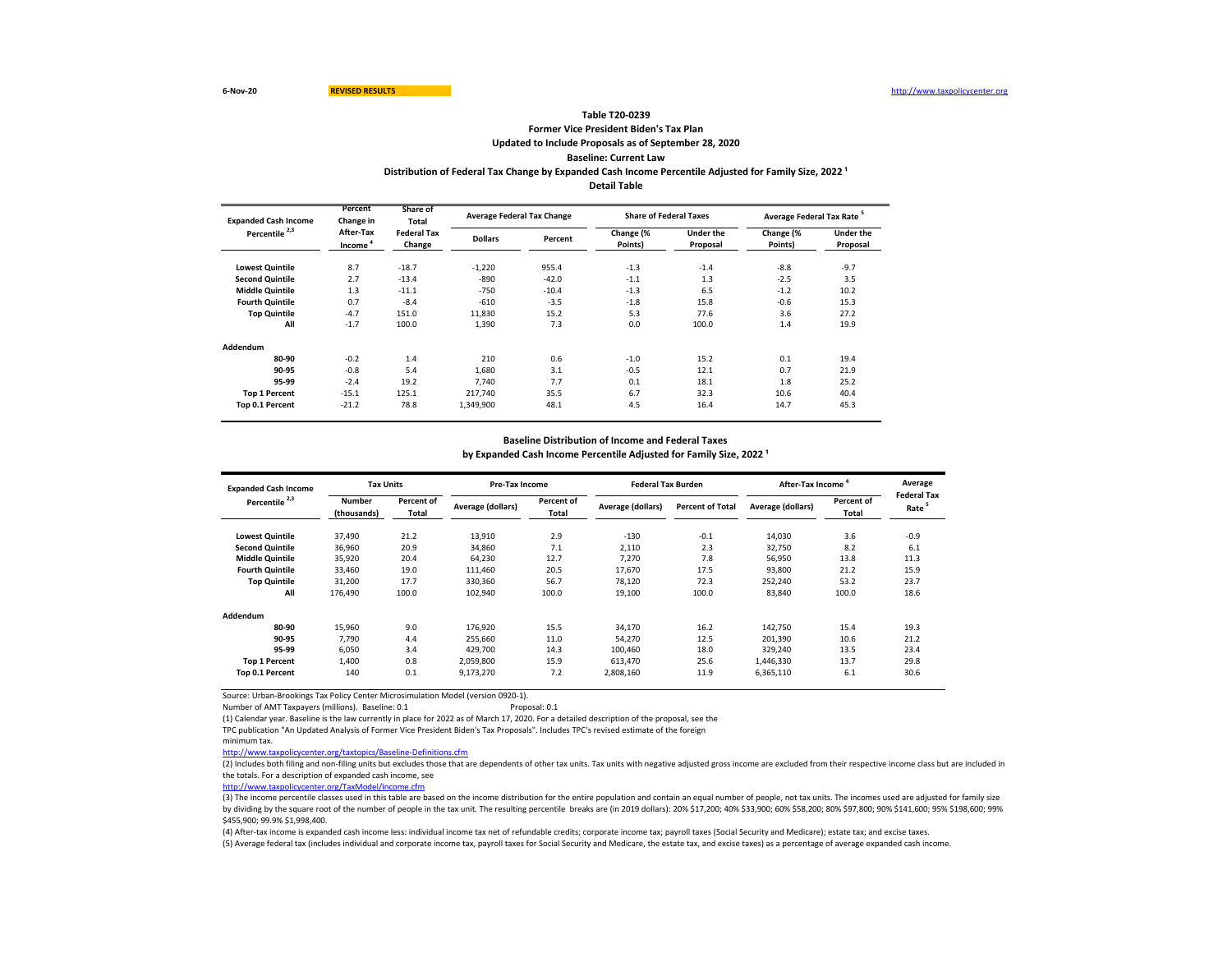# **Former Vice President Biden's Tax Plan Updated to Include Proposals as of September 28, 2020 Baseline: Current Law Table T20-0239** Distribution of Federal Tax Change by Expanded Cash Income Percentile Adjusted for Family Size, 2022<sup>1</sup> **Detail Table - Single Tax Units**

| <b>Expanded Cash Income</b> | Percent<br>Change in             | Share of<br>Total<br><b>Federal Tax</b><br>Change | <b>Average Federal Tax Change</b> |         | <b>Share of Federal Taxes</b> |                              | Average Federal Tax Rate <sup>5</sup> |                       |
|-----------------------------|----------------------------------|---------------------------------------------------|-----------------------------------|---------|-------------------------------|------------------------------|---------------------------------------|-----------------------|
| Percentile <sup>2,3</sup>   | After-Tax<br>Income <sup>-</sup> |                                                   | <b>Dollars</b>                    | Percent | Change (%<br>Points)          | <b>Under the</b><br>Proposal | Change (%<br>Points)                  | Under the<br>Proposal |
| <b>Lowest Quintile</b>      | 3.6                              | $-11.1$                                           | $-380$                            | $-77.3$ | $-1.1$                        | 0.3                          | $-3.5$                                | 1.0                   |
| <b>Second Quintile</b>      | 0.6                              | $-3.8$                                            | $-140$                            | $-6.3$  | $-0.8$                        | 4.9                          | $-0.5$                                | 7.8                   |
| <b>Middle Quintile</b>      | $-0.1$                           | 0.6                                               | 30                                | 0.4     | $-1.1$                        | 12.2                         | 0.1                                   | 12.3                  |
| <b>Fourth Quintile</b>      | $-0.5$                           | 5.3                                               | 300                               | 2.2     | $-1.5$                        | 21.5                         | 0.4                                   | 17.3                  |
| <b>Top Quintile</b>         | $-5.7$                           | 108.0                                             | 9,130                             | 18.3    | 4.5                           | 60.9                         | 4.4                                   | 28.2                  |
| All                         | $-2.0$                           | 100.0                                             | 920                               | 9.6     | 0.0                           | 100.0                        | 1.6                                   | 18.8                  |
| Addendum                    |                                  |                                                   |                                   |         |                               |                              |                                       |                       |
| 80-90                       | $-1.6$                           | 11.0                                              | 1.640                             | 6.5     | $-0.5$                        | 15.8                         | 1.3                                   | 21.5                  |
| 90-95                       | $-2.9$                           | 11.5                                              | 4.120                             | 10.7    | 0.1                           | 10.4                         | 2.3                                   | 23.8                  |
| 95-99                       | $-4.6$                           | 19.9                                              | 10,250                            | 14.6    | 0.6                           | 13.6                         | 3.5                                   | 27.3                  |
| <b>Top 1 Percent</b>        | $-17.3$                          | 65.6                                              | 172.810                           | 37.5    | 4.3                           | 21.0                         | 11.8                                  | 43.4                  |
| Top 0.1 Percent             | $-23.8$                          | 42.3                                              | 1,001,640                         | 50.2    | 3.0                           | 11.0                         | 16.1                                  | 48.2                  |

#### **Baseline Distribution of Income and Federal Taxes**

by Expanded Cash Income Percentile Adjusted for Family Size, 2022<sup>1</sup>

| <b>Expanded Cash Income</b> | <b>Tax Units</b>             |                     | Pre-Tax Income    |                     |                   | <b>Federal Tax Burden</b> |                   | After-Tax Income <sup>4</sup> |                                         |
|-----------------------------|------------------------------|---------------------|-------------------|---------------------|-------------------|---------------------------|-------------------|-------------------------------|-----------------------------------------|
| Percentile <sup>2,3</sup>   | <b>Number</b><br>(thousands) | Percent of<br>Total | Average (dollars) | Percent of<br>Total | Average (dollars) | <b>Percent of Total</b>   | Average (dollars) | Percent of<br>Total           | <b>Federal Tax</b><br>Rate <sup>5</sup> |
| <b>Lowest Quintile</b>      | 22,680                       | 26.9                | 10,830            | 5.2                 | 490               | 1.4                       | 10,340            | 6.0                           | 4.5                                     |
| <b>Second Quintile</b>      | 20,430                       | 24.2                | 27,230            | 11.8                | 2,260             | 5.7                       | 24,970            | 13.1                          | 8.3                                     |
| <b>Middle Quintile</b>      | 17,850                       | 21.1                | 49,010            | 18.6                | 6,010             | 13.3                      | 43,010            | 19.7                          | 12.3                                    |
| <b>Fourth Quintile</b>      | 13,550                       | 16.1                | 81,100            | 23.4                | 13,720            | 23.0                      | 67,370            | 23.5                          | 16.9                                    |
| <b>Top Quintile</b>         | 9,140                        | 10.8                | 209.060           | 40.7                | 49.800            | 56.4                      | 159,260           | 37.4                          | 23.8                                    |
| All                         | 84,450                       | 100.0               | 55,660            | 100.0               | 9,570             | 100.0                     | 46,090            | 100.0                         | 17.2                                    |
| Addendum                    |                              |                     |                   |                     |                   |                           |                   |                               |                                         |
| 80-90                       | 5,200                        | 6.2                 | 125.750           | 13.9                | 25.350            | 16.3                      | 100.410           | 13.4                          | 20.2                                    |
| 90-95                       | 2,150                        | 2.6                 | 180,200           | 8.3                 | 38.670            | 10.3                      | 141,530           | 7.8                           | 21.5                                    |
| 95-99                       | 1.500                        | 1.8                 | 294.420           | 9.4                 | 70.080            | 13.0                      | 224,340           | 8.7                           | 23.8                                    |
| <b>Top 1 Percent</b>        | 290                          | 0.4                 | 1,459,830         | 9.1                 | 460.890           | 16.7                      | 998,940           | 7.5                           | 31.6                                    |
| Top 0.1 Percent             | 30                           | 0.0                 | 6,213,900         | 4.3                 | 1,995,980         | 8.1                       | 4,217,930         | 3.5                           | 32.1                                    |

Source: Urban-Brookings Tax Policy Center Microsimulation Model (version 0920-1).

(1) Calendar year. Baseline is the law currently in place for 2022 as of March 17, 2020. For a detailed description of the proposal, see the

TPC publication "An Updated Analysis of Former Vice President Biden's Tax Proposals". Includes TPC's revised estimate of the foreign

minimum tax.

<http://www.taxpolicycenter.org/taxtopics/Baseline-Definitions.cfm>

(2) Includes both filing and non-filing units but excludes those that are dependents of other tax units. Tax units with negative adjusted gross income are excluded from their respective income class but are included in the totals. For a description of expanded cash income, see

[http://www.taxpolicycente](http://www.taxpolicycenter.org/TaxModel/income.cfm)r.org/TaxModel/income.cfm

(3) The income percentile classes used in this table are based on the income distribution for the entire population and contain an equal number of people, not tax units. The incomes used are adjusted for family size by dividing by the square root of the number of people in the tax unit. The resulting percentile breaks are (in 2019 dollars): 20% \$17,200; 40% \$33,900; 60% \$58,200; 80% \$97,800; 90% \$141,600; 95% \$198,600; 99% \$455,900; 99.9% \$1,998,400.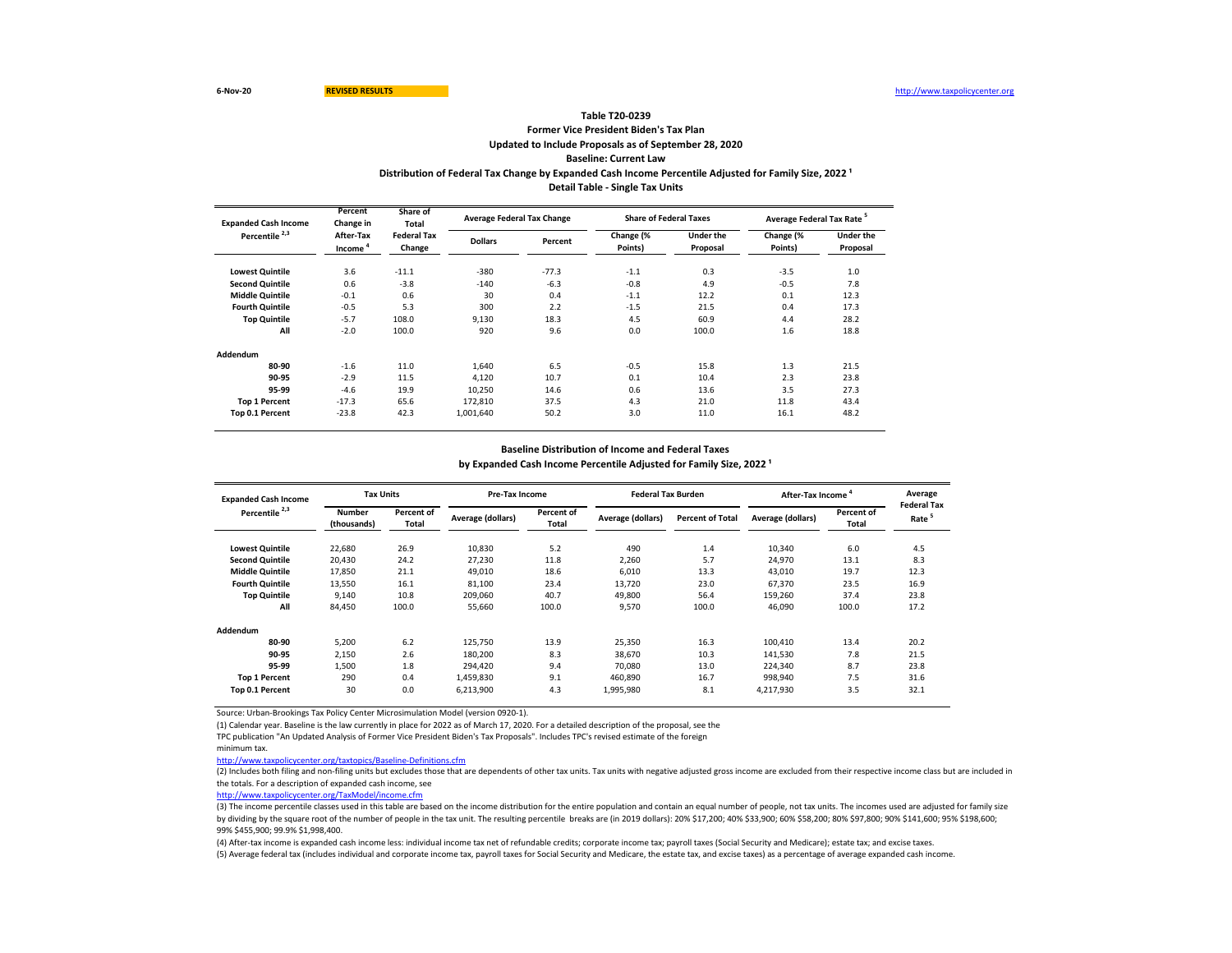# **Former Vice President Biden's Tax Plan Updated to Include Proposals as of September 28, 2020 Baseline: Current Law Table T20-0239** Distribution of Federal Tax Change by Expanded Cash Income Percentile Adjusted for Family Size, 2022<sup>1</sup> **Detail Table - Married Tax Units Filing Jointly**

| <b>Expanded Cash Income</b> | Percent<br>Change in | Share of<br>Total<br><b>Federal Tax</b><br>Change |                | <b>Average Federal Tax Change</b> | <b>Share of Federal Taxes</b> |                              | Average Federal Tax Rate <sup>5</sup> |                       |
|-----------------------------|----------------------|---------------------------------------------------|----------------|-----------------------------------|-------------------------------|------------------------------|---------------------------------------|-----------------------|
| Percentile <sup>2,3</sup>   | After-Tax<br>Income  |                                                   | <b>Dollars</b> | Percent                           | Change (%<br>Points)          | <b>Under the</b><br>Proposal | Change (%<br>Points)                  | Under the<br>Proposal |
| <b>Lowest Quintile</b>      | 10.1                 | $-6.9$                                            | $-1,860$       | 1,158.4                           | $-0.5$                        | $-0.6$                       | $-10.2$                               | $-11.0$               |
| <b>Second Quintile</b>      | 3.0                  | $-5.9$                                            | $-1,320$       | $-57.2$                           | $-0.5$                        | 0.3                          | $-2.9$                                | 2.1                   |
| <b>Middle Quintile</b>      | 1.8                  | $-8.7$                                            | $-1.380$       | $-15.7$                           | $-1.0$                        | 3.6                          | $-1.7$                                | 8.8                   |
| <b>Fourth Quintile</b>      | 1.1                  | $-10.5$                                           | $-1,240$       | $-6.0$                            | $-1.9$                        | 12.7                         | $-0.9$                                | 14.2                  |
| <b>Top Quintile</b>         | $-4.2$               | 131.5                                             | 12,400         | 13.7                              | 4.0                           | 83.7                         | 3.2                                   | 26.8                  |
| All                         | $-2.1$               | 100.0                                             | 2,960          | 8.3                               | 0.0                           | 100.0                        | 1.7                                   | 21.6                  |
| Addendum                    |                      |                                                   |                |                                   |                               |                              |                                       |                       |
| 80-90                       | 0.3                  | $-2.5$                                            | $-500$         | $-1.3$                            | $-1.5$                        | 15.0                         | $-0.2$                                | 18.7                  |
| 90-95                       | $-0.3$               | 1.9                                               | 710            | 1.2                               | $-0.9$                        | 12.9                         | 0.3                                   | 21.4                  |
| 95-99                       | $-1.9$               | 15.7                                              | 6.930          | 6.2                               | $-0.4$                        | 20.5                         | 1.4                                   | 24.7                  |
| <b>Top 1 Percent</b>        | $-14.1$              | 116.5                                             | 215.970        | 33.8                              | 6.7                           | 35.3                         | 10.0                                  | 39.4                  |
| Top 0.1 Percent             | $-20.2$              | 70.1                                              | 1,382,220      | 46.1                              | 4.4                           | 17.0                         | 14.1                                  | 44.5                  |

#### **Baseline Distribution of Income and Federal Taxes**

by Expanded Cash Income Percentile Adjusted for Family Size, 2022<sup>1</sup>

| <b>Expanded Cash Income</b> | <b>Tax Units</b>             |                     | Pre-Tax Income    |                     |                   | <b>Federal Tax Burden</b> |                   | After-Tax Income    |                                         |
|-----------------------------|------------------------------|---------------------|-------------------|---------------------|-------------------|---------------------------|-------------------|---------------------|-----------------------------------------|
| Percentile <sup>2,3</sup>   | <b>Number</b><br>(thousands) | Percent of<br>Total | Average (dollars) | Percent of<br>Total | Average (dollars) | <b>Percent of Total</b>   | Average (dollars) | Percent of<br>Total | <b>Federal Tax</b><br>Rate <sup>5</sup> |
| <b>Lowest Quintile</b>      | 7,080                        | 10.9                | 18,280            | 1.1                 | $-160$            | $-0.1$                    | 18,450            | 1.4                 | $-0.9$                                  |
| <b>Second Quintile</b>      | 8,630                        | 13.3                | 46,150            | 3.4                 | 2,310             | 0.9                       | 43,840            | 4.1                 | 5.0                                     |
| <b>Middle Quintile</b>      | 12,040                       | 18.5                | 83,670            | 8.7                 | 8,780             | 4.6                       | 74,900            | 9.7                 | 10.5                                    |
| <b>Fourth Quintile</b>      | 16,350                       | 25.2                | 137,160           | 19.3                | 20.770            | 14.7                      | 116,390           | 20.4                | 15.1                                    |
| <b>Top Quintile</b>         | 20,370                       | 31.4                | 385,280           | 67.5                | 90.650            | 79.7                      | 294,630           | 64.4                | 23.5                                    |
| All                         | 64,970                       | 100.0               | 179,000           | 100.0               | 35,650            | 100.0                     | 143,350           | 100.0               | 19.9                                    |
| Addendum                    |                              |                     |                   |                     |                   |                           |                   |                     |                                         |
| 80-90                       | 9.770                        | 15.0                | 205.540           | 17.3                | 38.970            | 16.4                      | 166,570           | 17.5                | 19.0                                    |
| 90-95                       | 5,230                        | 8.1                 | 289,240           | 13.0                | 61,180            | 13.8                      | 228,060           | 12.8                | 21.2                                    |
| 95-99                       | 4.340                        | 6.7                 | 479.750           | 17.9                | 111.470           | 20.9                      | 368,280           | 17.1                | 23.2                                    |
| <b>Top 1 Percent</b>        | 1.040                        | 1.6                 | 2,170,630         | 19.3                | 639.930           | 28.6                      | 1,530,700         | 17.0                | 29.5                                    |
| Top 0.1 Percent             | 100                          | 0.2                 | 9,838,220         | 8.2                 | 2,996,350         | 12.6                      | 6,841,880         | 7.2                 | 30.5                                    |

Source: Urban-Brookings Tax Policy Center Microsimulation Model (version 0920-1).

(1) Calendar year. Baseline is the law currently in place for 2022 as of March 17, 2020. For a detailed description of the proposal, see the

TPC publication "An Updated Analysis of Former Vice President Biden's Tax Proposals". Includes TPC's revised estimate of the foreign

minimum tax.

<http://www.taxpolicycenter.org/taxtopics/Baseline-Definitions.cfm>

(2) Includes both filing and non-filing units but excludes those that are dependents of other tax units. Tax units with negative adjusted gross income are excluded from their respective income class but are included in the totals. For a description of expanded cash income, see

[http://www.taxpolicycente](http://www.taxpolicycenter.org/TaxModel/income.cfm)r.org/TaxModel/income.cfm

(3) The income percentile classes used in this table are based on the income distribution for the entire population and contain an equal number of people, not tax units. The incomes used are adjusted for family size by dividing by the square root of the number of people in the tax unit. The resulting percentile breaks are (in 2019 dollars): 20% \$17,200; 40% \$33,900; 60% \$58,200; 80% \$97,800; 90% \$141,600; 95% \$198,600; 99% \$455,900; 99.9% \$1,998,400.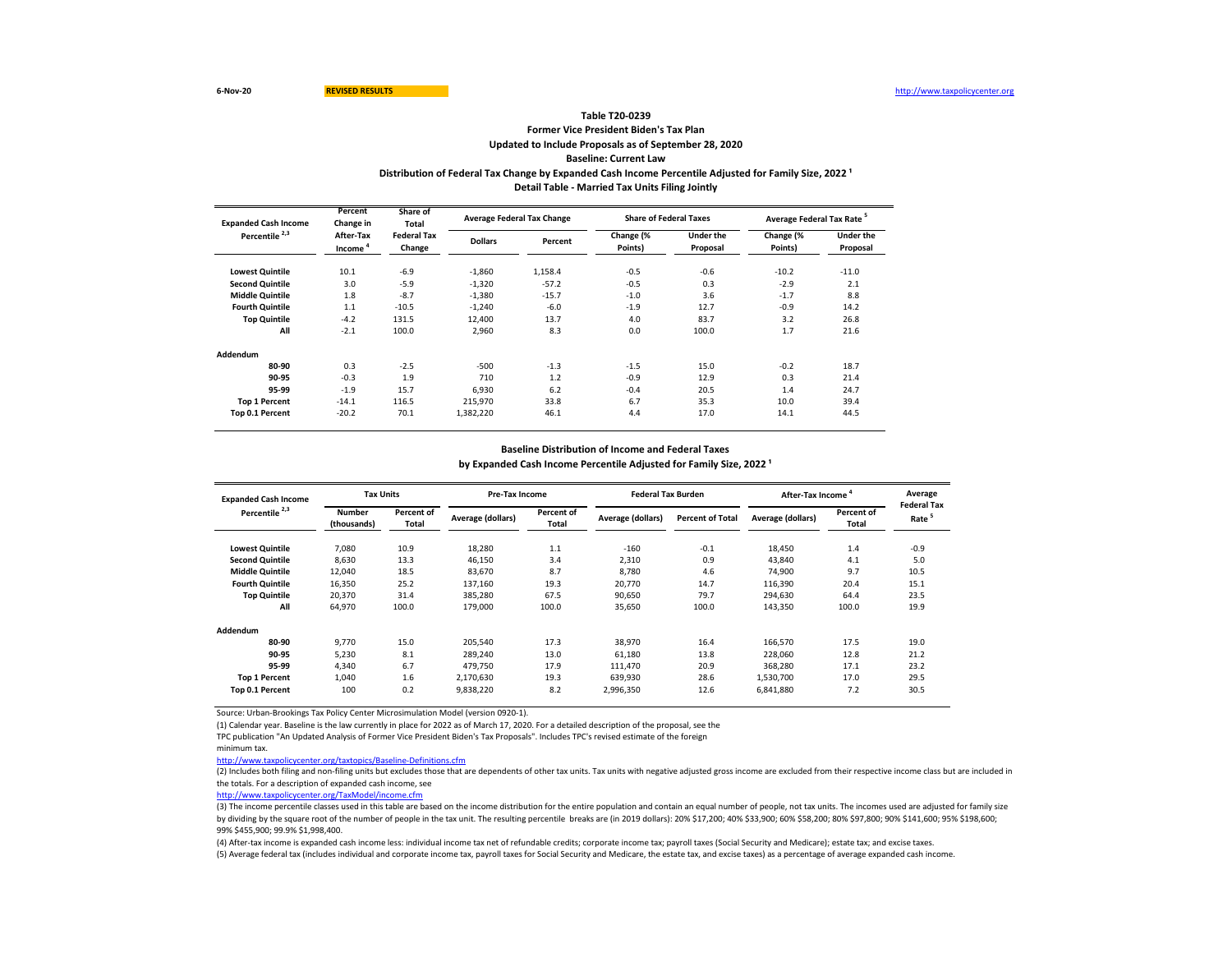# **Former Vice President Biden's Tax Plan Updated to Include Proposals as of September 28, 2020 Baseline: Current Law Table T20-0239** Distribution of Federal Tax Change by Expanded Cash Income Percentile Adjusted for Family Size, 2022<sup>1</sup> **Detail Table - Head of Household Tax Units**

| <b>Expanded Cash Income</b> | Percent<br>Change in | Share of<br>Total            |                | <b>Average Federal Tax Change</b> | <b>Share of Federal Taxes</b> |                              | Average Federal Tax Rate <sup>5</sup> |                              |
|-----------------------------|----------------------|------------------------------|----------------|-----------------------------------|-------------------------------|------------------------------|---------------------------------------|------------------------------|
| Percentile <sup>2,3</sup>   | After-Tax<br>Income  | <b>Federal Tax</b><br>Change | <b>Dollars</b> | Percent                           | Change (%<br>Points)          | <b>Under the</b><br>Proposal | Change (%<br>Points)                  | <b>Under the</b><br>Proposal |
| <b>Lowest Quintile</b>      | 15.2                 | 54.7                         | $-3,250$       | 155.5                             | $-23.7$                       | $-33.2$                      | $-16.8$                               | $-27.7$                      |
| <b>Second Quintile</b>      | 5.9                  | 41.7                         | $-2.490$       | $-199.1$                          | $-13.3$                       | $-7.7$                       | $-5.8$                                | $-2.9$                       |
| <b>Middle Quintile</b>      | 3.1                  | 24.1                         | $-2,060$       | $-26.1$                           | 0.3                           | 25.2                         | $-2.8$                                | 8.0                          |
| <b>Fourth Quintile</b>      | 1.5                  | 9.3                          | $-1.480$       | $-7.8$                            | 8.5                           | 40.7                         | $-1.3$                                | 15.1                         |
| <b>Top Quintile</b>         | $-5.4$               | $-30.2$                      | 11.880         | 17.4                              | 28.4                          | 75.1                         | 4.1                                   | 27.7                         |
| All                         | 3.3                  | 100.0                        | $-1,840$       | $-27.0$                           | 0.0                           | 100.0                        | $-3.0$                                | 8.0                          |
| Addendum                    |                      |                              |                |                                   |                               |                              |                                       |                              |
| 80-90                       | 0.3                  | 0.6                          | $-400$         | $-1.1$                            | 5.4                           | 20.7                         | $-0.2$                                | 19.6                         |
| 90-95                       | $-0.4$               | $-0.5$                       | 760            | 1.5                               | 3.3                           | 11.8                         | 0.3                                   | 21.6                         |
| 95-99                       | $-1.9$               | $-1.4$                       | 6.030          | 5.7                               | 3.1                           | 9.9                          | 1.4                                   | 26.8                         |
| <b>Top 1 Percent</b>        | $-20.7$              | $-28.9$                      | 430.780        | 48.4                              | 16.6                          | 32.8                         | 14.5                                  | 44.4                         |
| Top 0.1 Percent             | $-26.8$              | $-23.6$                      | 3,135,590      | 62.6                              | 12.5                          | 22.7                         | 18.7                                  | 48.7                         |

#### **Baseline Distribution of Income and Federal Taxes**

by Expanded Cash Income Percentile Adjusted for Family Size, 2022<sup>1</sup>

| <b>Expanded Cash Income</b> | <b>Tax Units</b>             |                     | Pre-Tax Income    |                     |                   | <b>Federal Tax Burden</b> |                   | After-Tax Income    |                                         |
|-----------------------------|------------------------------|---------------------|-------------------|---------------------|-------------------|---------------------------|-------------------|---------------------|-----------------------------------------|
| Percentile <sup>2,3</sup>   | <b>Number</b><br>(thousands) | Percent of<br>Total | Average (dollars) | Percent of<br>Total | Average (dollars) | <b>Percent of Total</b>   | Average (dollars) | Percent of<br>Total | <b>Federal Tax</b><br>Rate <sup>5</sup> |
| <b>Lowest Quintile</b>      | 7,300                        | 31.1                | 19,290            | 9.6                 | $-2,090$          | $-9.5$                    | 21,380            | 12.0                | $-10.8$                                 |
| <b>Second Quintile</b>      | 7,240                        | 30.8                | 43,300            | 21.5                | 1,250             | 5.7                       | 42,050            | 23.4                | 2.9                                     |
| <b>Middle Quintile</b>      | 5,060                        | 21.6                | 73,430            | 25.5                | 7,890             | 24.9                      | 65,540            | 25.5                | 10.8                                    |
| <b>Fourth Quintile</b>      | 2,720                        | 11.6                | 115,750           | 21.6                | 19,000            | 32.2                      | 96,760            | 20.3                | 16.4                                    |
| <b>Top Quintile</b>         | 1,100                        | 4.7                 | 288.420           | 21.7                | 68.140            | 46.7                      | 220,280           | 18.6                | 23.6                                    |
| All                         | 23,480                       | 100.0               | 62,160            | 100.0               | 6,830             | 100.0                     | 55,320            | 100.0               | 11.0                                    |
| Addendum                    |                              |                     |                   |                     |                   |                           |                   |                     |                                         |
| 80-90                       | 700                          | 3.0                 | 175.660           | 8.5                 | 34.820            | 15.3                      | 140.840           | 7.6                 | 19.8                                    |
| 90-95                       | 260                          | $1.1$               | 241,540           | 4.4                 | 51,340            | 8.5                       | 190,210           | 3.9                 | 21.3                                    |
| 95-99                       | 100                          | 0.4                 | 420.760           | 3.0                 | 106.710           | 6.8                       | 314,050           | 2.5                 | 25.4                                    |
| <b>Top 1 Percent</b>        | 30                           | 0.1                 | 2,974,080         | 5.9                 | 890,550           | 16.1                      | 2,083,530         | 4.7                 | 29.9                                    |
| Top 0.1 Percent             | $\star$                      | 0.0                 | 16,734,050        | 3.7                 | 5,012,220         | 10.2                      | 11,721,830        | 2.9                 | 30.0                                    |

Source: Urban-Brookings Tax Policy Center Microsimulation Model (version 0920-1).

(1) Calendar year. Baseline is the law currently in place for 2022 as of March 17, 2020. For a detailed description of the proposal, see the

TPC publication "An Updated Analysis of Former Vice President Biden's Tax Proposals". Includes TPC's revised estimate of the foreign

minimum tax.

<http://www.taxpolicycenter.org/taxtopics/Baseline-Definitions.cfm>

(2) Includes both filing and non-filing units but excludes those that are dependents of other tax units. Tax units with negative adjusted gross income are excluded from their respective income class but are included in the totals. For a description of expanded cash income, see

[http://www.taxpolicycente](http://www.taxpolicycenter.org/TaxModel/income.cfm)r.org/TaxModel/income.cfm

(3) The income percentile classes used in this table are based on the income distribution for the entire population and contain an equal number of people, not tax units. The incomes used are adjusted for family size by dividing by the square root of the number of people in the tax unit. The resulting percentile breaks are (in 2019 dollars): 20% \$17,200; 40% \$33,900; 60% \$58,200; 80% \$97,800; 90% \$141,600; 95% \$198,600; 99% \$455,900; 99.9% \$1,998,400.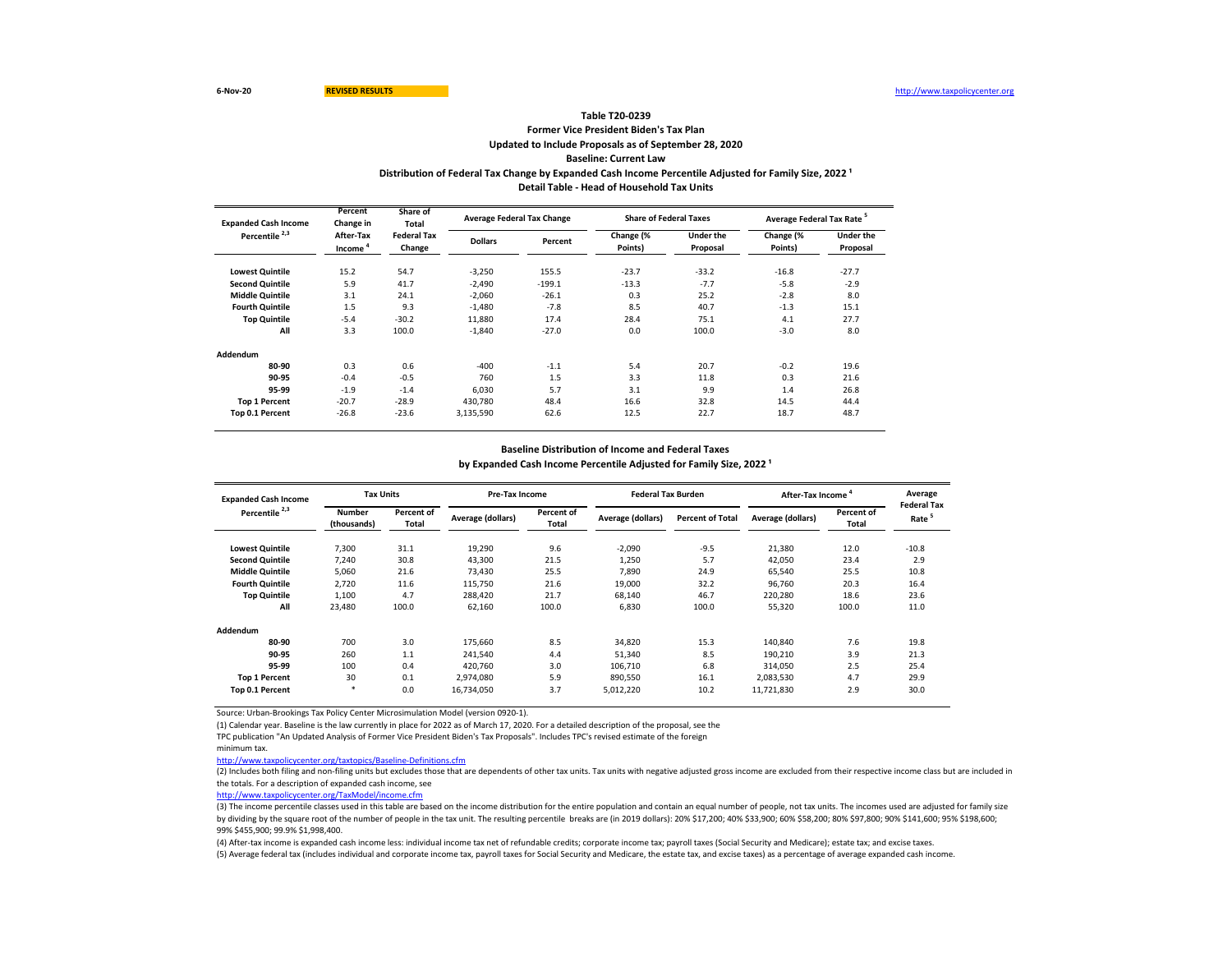## **Former Vice President Biden's Tax Plan Updated to Include Proposals as of September 28, 2020 Baseline: Current Law Table T20-0239 Distribution of Federal Tax Change by Expanded Cash Income Percentile Adjusted for Family Size, 2022 ¹ Detail Table - Tax Units with Children**

| <b>Expanded Cash Income</b> | Percent<br>Change in             | Share of<br>Total            |                | <b>Average Federal Tax Change</b> | <b>Share of Federal Taxes</b> |                              | Average Federal Tax Rate <sup>5</sup> |                              |  |
|-----------------------------|----------------------------------|------------------------------|----------------|-----------------------------------|-------------------------------|------------------------------|---------------------------------------|------------------------------|--|
| Percentile <sup>2,3</sup>   | After-Tax<br>Income <sup>4</sup> | <b>Federal Tax</b><br>Change | <b>Dollars</b> | Percent                           | Change (%<br>Points)          | <b>Under the</b><br>Proposal | Change (%<br>Points)                  | <b>Under the</b><br>Proposal |  |
| <b>Lowest Quintile</b>      | 16.0                             | ##########                   | $-3,560$       | 174.4                             | $-2.9$                        | $-4.6$                       | $-17.6$                               | $-27.7$                      |  |
| <b>Second Quintile</b>      | 6.1                              | ##########                   | $-2.780$       | $-157.4$                          | $-2.2$                        | $-0.8$                       | $-5.9$                                | $-2.1$                       |  |
| <b>Middle Quintile</b>      | 3.4                              | ##########                   | $-2,590$       | $-25.3$                           | $-2.0$                        | 5.7                          | $-3.0$                                | 8.8                          |  |
| <b>Fourth Quintile</b>      | 2.0                              | ##########                   | $-2,460$       | $-9.6$                            | $-1.9$                        | 16.2                         | $-1.6$                                | 15.4                         |  |
| <b>Top Quintile</b>         | $-4.5$                           | 915.5                        | 14,990         | 13.5                              | 9.1                           | 83.3                         | 3.4                                   | 28.4                         |  |
| All                         | $-0.3$                           | 100.0                        | 290            | 1.1                               | 0.0                           | 100.0                        | 0.2                                   | 19.3                         |  |
| Addendum                    |                                  |                              |                |                                   |                               |                              |                                       |                              |  |
| 80-90                       | 0.9                              | $-51.6$                      | $-1.670$       | $-3.5$                            | $-0.7$                        | 15.6                         | $-0.7$                                | 19.9                         |  |
| 90-95                       | 0.1                              | $-3.3$                       | $-220$         | $-0.3$                            | $-0.2$                        | 12.5                         | $-0.1$                                | 22.6                         |  |
| 95-99                       | $-2.2$                           | 110.7                        | 9.390          | 6.6                               | 1.0                           | 19.4                         | 1.7                                   | 26.7                         |  |
| <b>Top 1 Percent</b>        | $-15.2$                          | 859.8                        | 276.930        | 35.1                              | 9.0                           | 35.8                         | 10.6                                  | 40.9                         |  |
| Top 0.1 Percent             | $-20.7$                          | 505.1                        | 1,671,710      | 47.3                              | 5.3                           | 17.0                         | 14.4                                  | 44.8                         |  |

#### **Baseline Distribution of Income and Federal Taxes** by Expanded Cash Income Percentile Adjusted for Family Size, 2022<sup>1</sup>

| <b>Expanded Cash Income</b><br>Percentile <sup>2,3</sup> | <b>Tax Units</b>             |                     | Pre-Tax Income    |                     | <b>Federal Tax Burden</b> |                         | After-Tax Income <sup>4</sup> |                     | Average                    |
|----------------------------------------------------------|------------------------------|---------------------|-------------------|---------------------|---------------------------|-------------------------|-------------------------------|---------------------|----------------------------|
|                                                          | <b>Number</b><br>(thousands) | Percent of<br>Total | Average (dollars) | Percent of<br>Total | Average (dollars)         | <b>Percent of Total</b> | Average (dollars)             | Percent of<br>Total | <b>Federal Tax</b><br>Rate |
| <b>Lowest Quintile</b>                                   | 11,770                       | 22.0                | 20,220            | 3.2                 | $-2,040$                  | $-1.7$                  | 22,260                        | 4.4                 | $-10.1$                    |
| <b>Second Quintile</b>                                   | 11,330                       | 21.1                | 47,270            | 7.2                 | 1.770                     | 1.4                     | 45,510                        | 8.6                 | 3.7                        |
| <b>Middle Quintile</b>                                   | 10,710                       | 20.0                | 87,170            | 12.6                | 10,250                    | 7.7                     | 76,920                        | 13.7                | 11.8                       |
| <b>Fourth Quintile</b>                                   | 10.040                       | 18.7                | 150.780           | 20.4                | 25.630                    | 18.2                    | 125,150                       | 20.9                | 17.0                       |
| <b>Top Quintile</b>                                      | 9.460                        | 17.7                | 444.250           | 56.7                | 111.110                   | 74.2                    | 333,140                       | 52.5                | 25.0                       |
| All                                                      | 53,600                       | 100.0               | 138.440           | 100.0               | 26.440                    | 100.0                   | 112,000                       | 100.0               | 19.1                       |
| Addendum                                                 |                              |                     |                   |                     |                           |                         |                               |                     |                            |
| 80-90                                                    | 4.800                        | 9.0                 | 233,600           | 15.1                | 48,220                    | 16.3                    | 185,370                       | 14.8                | 20.6                       |
| 90-95                                                    | 2,360                        | 4.4                 | 335,020           | 10.7                | 76.040                    | 12.7                    | 258,980                       | 10.2                | 22.7                       |
| 95-99                                                    | 1,830                        | 3.4                 | 569,260           | 14.0                | 142,820                   | 18.4                    | 426.440                       | 13.0                | 25.1                       |
| <b>Top 1 Percent</b>                                     | 480                          | 0.9                 | 2,607,260         | 16.9                | 790,180                   | 26.8                    | 1,817,090                     | 14.6                | 30.3                       |
| Top 0.1 Percent                                          | 50                           | 0.1                 | 11,613,480        | 7.3                 | 3,535,960                 | 11.7                    | 8,077,510                     | 6.3                 | 30.5                       |

Source: Urban-Brookings Tax Policy Center Microsimulation Model (version 0920-1).

Note: Tax units with children are those claiming an exemption for children at home or away from home or with children qualifying for the Child Tax Credit or EITC.

(1) Calendar year. Baseline is the law currently in place for 2022 as of March 17, 2020. For a detailed description of the proposal, see the

TPC publication "An Updated Analysis of Former Vice President Biden's Tax Proposals". Includes TPC's revised estimate of the foreign

<http://www.taxpolicycenter.org/taxtopics/Baseline-Definitions.cfm>

(2) Includes both filing and non-filing units but excludes those that are dependents of other tax units. Tax units with negative adjusted gross income are excluded from their respective income class but are included in the totals. For a description of expanded cash income, see

[http://www.taxpolicycente](http://www.taxpolicycenter.org/TaxModel/income.cfm)r.org/TaxModel/income.cfm

(3) The income percentile classes used in this table are based on the income distribution for the entire population and contain an equal number of people, not tax units. The incomes used are adjusted for family size by dividing by the square root of the number of people in the tax unit. The resulting percentile breaks are (in 2019 dollars): 20% \$17,200; 40% \$33,900; 60% \$58,200; 80% \$97,800; 90% \$141,600; 95% \$198,600; 99% \$455,900; 99.9% \$1,998,400.

minimum tax.